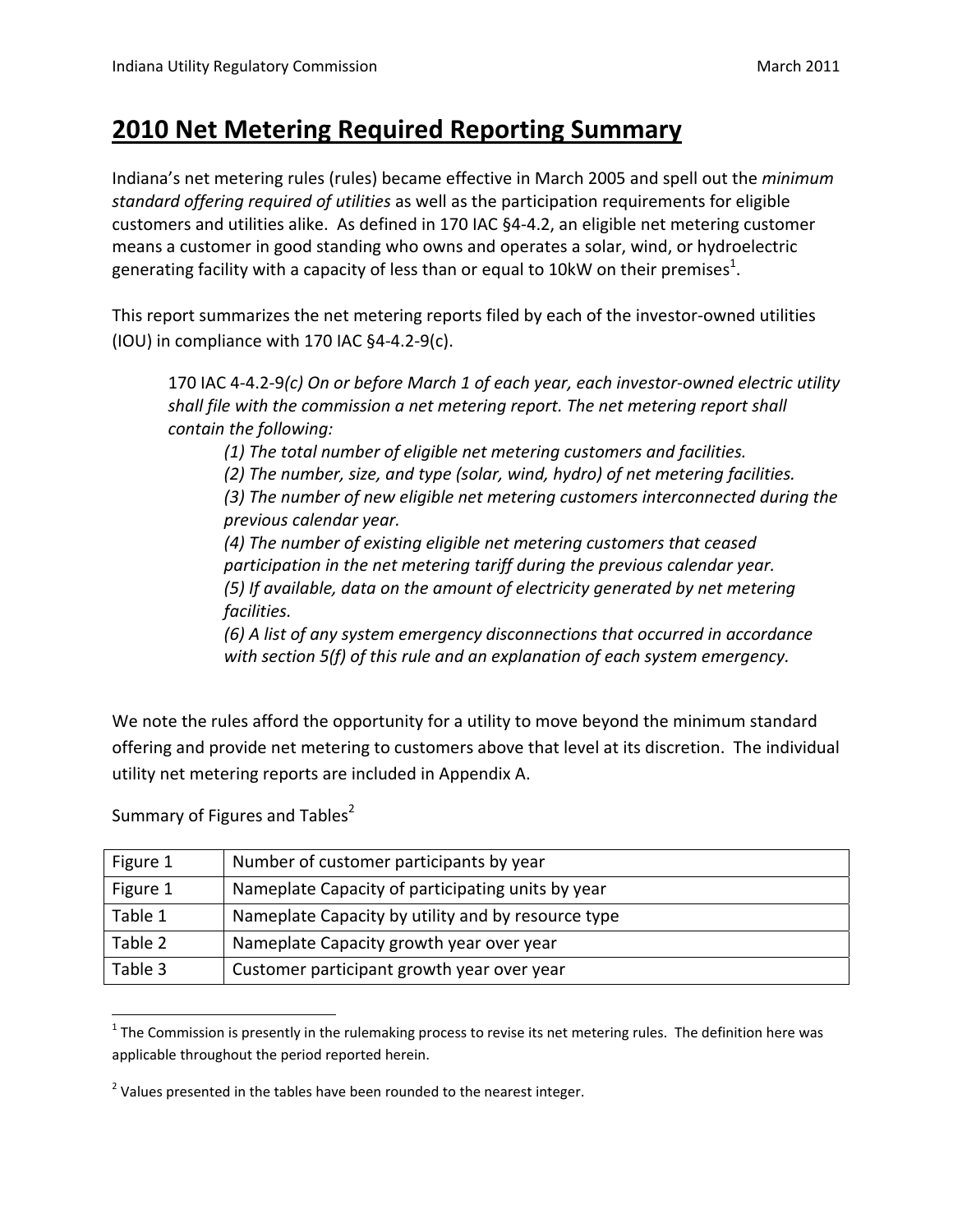

#### **Figure 1. Number of customer participants and total capacity by year**

#### **Table 1. Nameplate Capacity by utility and by resource type**

|                               | Total (kW) | Solar (kW) | Wind (kW) |
|-------------------------------|------------|------------|-----------|
| <b>Duke Energy Indiana</b>    | 405        | 320        | 85        |
| <b>NIPSCO</b>                 | 157        | 95         | 62        |
| <b>Indiana Michigan Power</b> | 127        | 23         | 104       |
| <b>SIGECO</b>                 | 77         | 73         | 4         |
| IP&L                          | 18         | 18         | 0         |
| <b>Total</b>                  | 783        | 529        | 255       |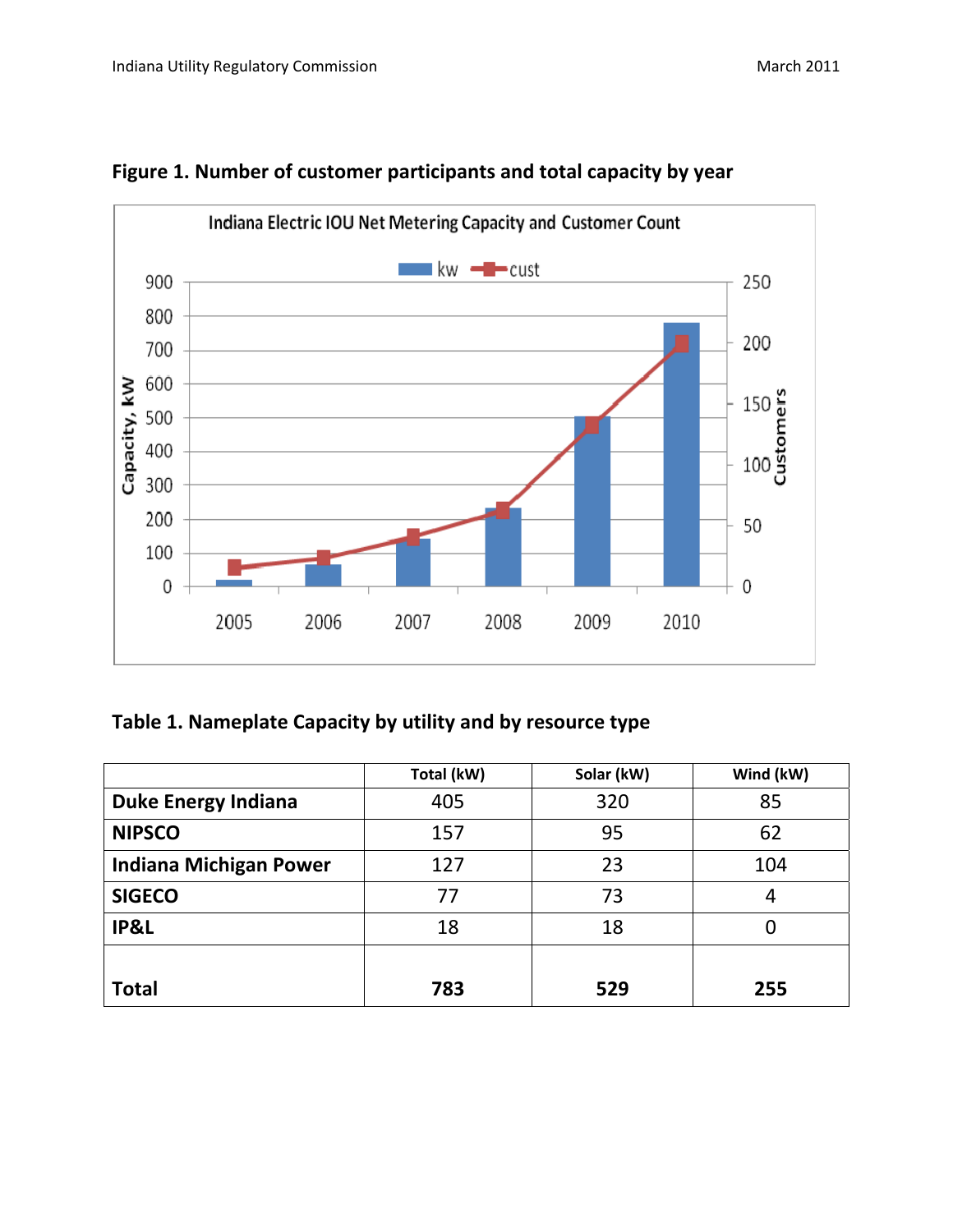|      | Capacity (kW) | % change from | Absolute change    |
|------|---------------|---------------|--------------------|
|      |               | previous year | from previous year |
|      |               |               | (kW)               |
| 2005 | 23            |               |                    |
| 2006 | 66            | 188%          | 43                 |
| 2007 | 140           | 111%          | 74                 |
| 2008 | 233           | 66%           | 92                 |
| 2009 | 504           | 117%          | 271                |
| 2010 | 783           | 55%           | 280                |

#### **Table 2. Nameplate Capacity growth year over year**

**Table 3.** Customer participant growth year over year

|      | Participating    | % change from | Absolute change    |
|------|------------------|---------------|--------------------|
|      | <b>Customers</b> | previous year | from previous year |
| 2005 | 16               |               |                    |
| 2006 | 24               | 50%           | 8                  |
| 2007 | 41               | 71%           | 17                 |
| 2008 | 63               | 54%           | 22                 |
| 2009 | 133              | 111%          | 70                 |
| 2010 | 199              | 50%           | 66                 |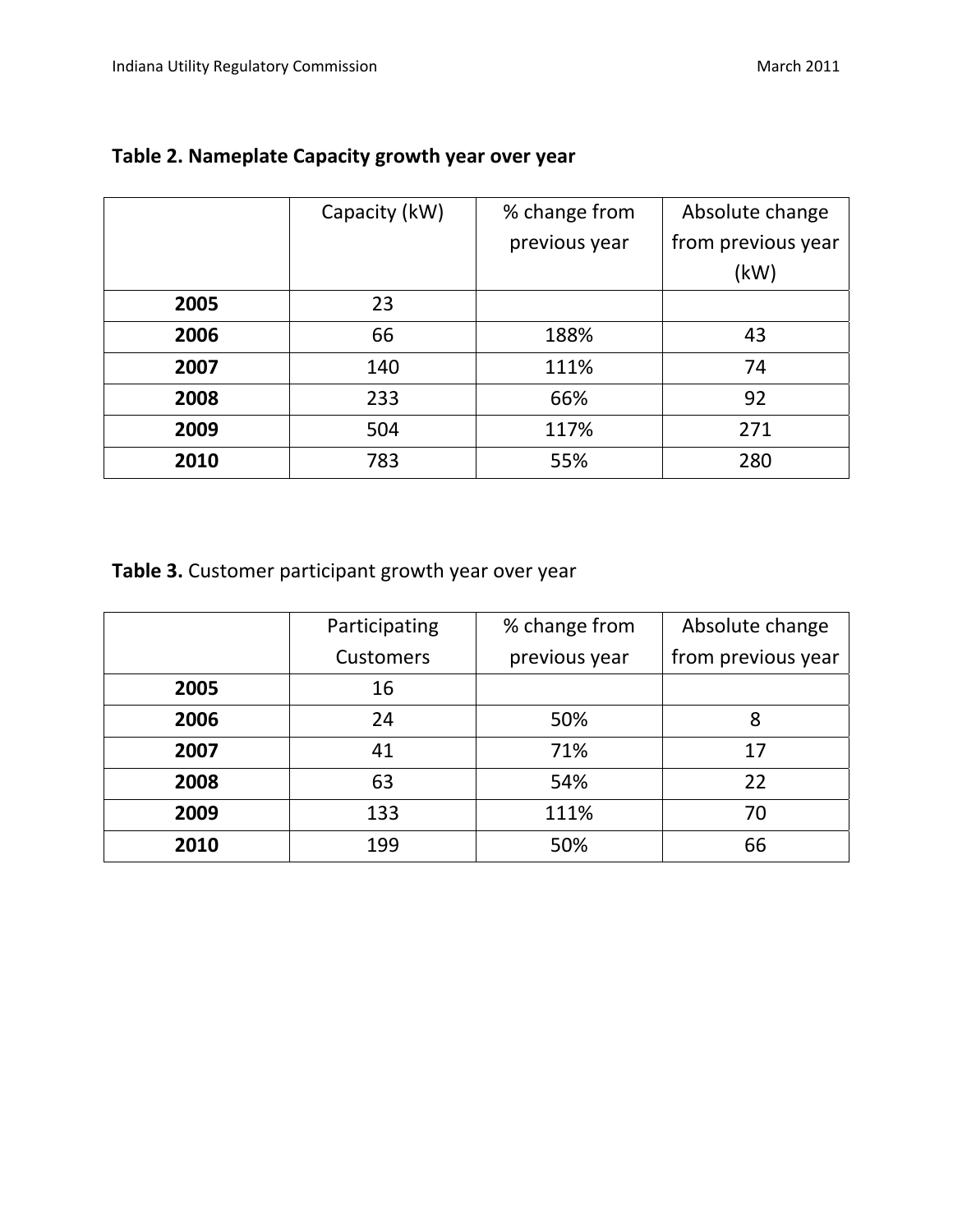### Appendix A; IOU Submitted Net Metering Reports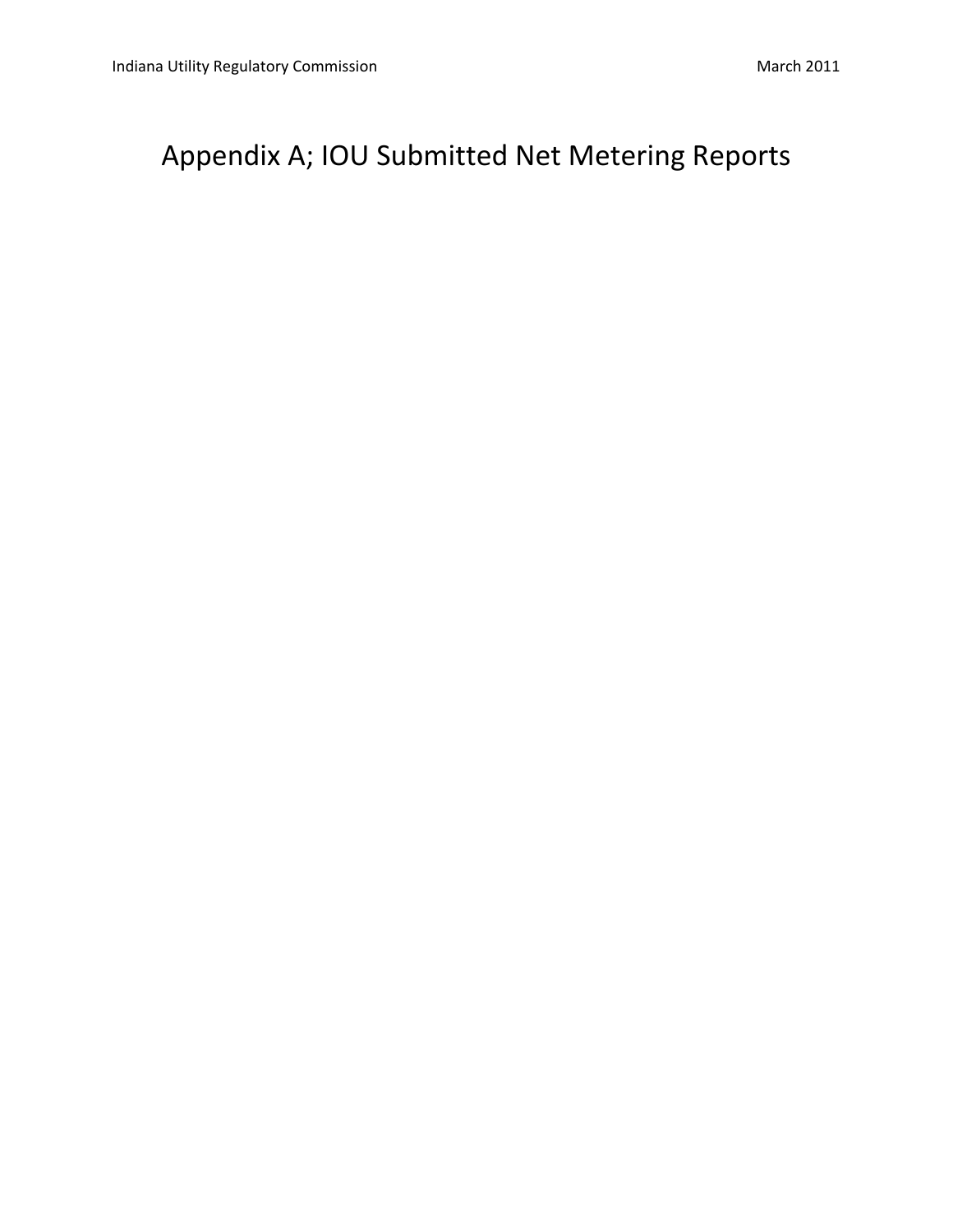#### **Duke Energy Indiana, Inc. 2010 Net Metering Report**

| (1) The total number of eligible net   | 107 – Total net metering customers (14 –    |
|----------------------------------------|---------------------------------------------|
| metering customers and facilities.     | schools, 71 - residential, 22 - commercial) |
| (2) The number, size, and type (solar, | $1 - 28.8$ kW solar                         |
| wind, hydro) of net metering           | $1 - 18$ kW solar                           |
| facilities.                            | $1 - 12$ kW solar                           |
|                                        | $1 - 10$ kW solar                           |
|                                        | $1 - 9.6$ kW solar                          |
|                                        | $1 - 8.36$ kW solar                         |
|                                        | $1 - 8$ kW solar                            |
|                                        | $1 - 7.5$ kW solar                          |
|                                        | $1 - 7.0$ kW solar                          |
|                                        | $4 - 6$ kW solar                            |
|                                        | $4 - 5$ kW solar                            |
|                                        | $1 - 4.6$ kW solar                          |
|                                        | $1 - 4.5$ kW solar                          |
|                                        | $6 - 4$ kW solar                            |
|                                        | $1 - 3.5$ kW solar                          |
|                                        | $2 - 3.42$ kW solar                         |
|                                        | $7 - 3.3$ kW solar                          |
|                                        | $12 - 3$ kW solar                           |
|                                        | $1 - 2.8$ kW solar                          |
|                                        | $2 - 2.7$ kW solar                          |
|                                        | $1 - 2.52$ kW solar                         |
|                                        | $1 - 2.35$ kW solar                         |
|                                        | $2 - 2.15$ kW solar                         |
|                                        | $7 - 2$ . 0 kW solar                        |
|                                        | $12 - 1.8$ kW solar                         |
|                                        | $1 - 1.52$ kW solar                         |
|                                        | $2 - 1.14$ kW solar                         |
|                                        | $4 - 1.0$ kW solar                          |
|                                        | $1 - 0.95$ kW solar                         |
|                                        | $1 - 0.76$ kW solar                         |
|                                        | $1 - 0.7$ kW solar                          |
|                                        | $1 - 0.63$ kW solar                         |
|                                        | $1 - 0.38$ kW solar                         |
|                                        | $3 - 10$ kW wind                            |
|                                        | $1 - 9.0$ kW wind                           |
|                                        | $2 - 5.5$ kW wind                           |
|                                        | $1 - 3.0$ kW wind                           |
|                                        | $9 - 2.4$ kW wind                           |
|                                        | $6 - 1.8$ kW wind                           |
|                                        | $0 - hydro$                                 |
|                                        |                                             |
|                                        | Total solar capacity: 319.99 kW             |
|                                        | Total wind capacity: 85.4 kW                |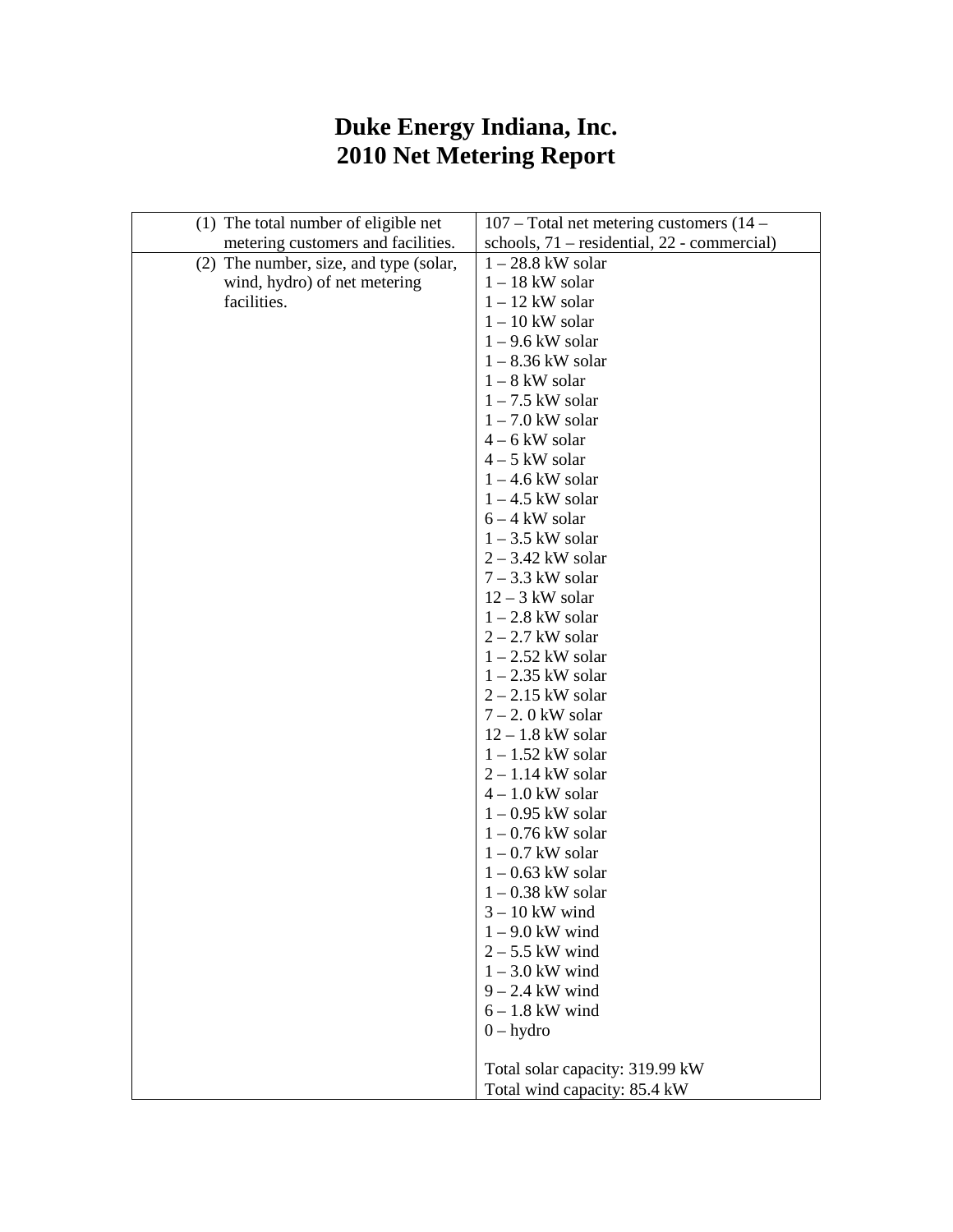| (3) The number of new eligible net<br>metering customers interconnected<br>during the previous calendar year.                                                          | $33$ – new net metering customers in 2010 |
|------------------------------------------------------------------------------------------------------------------------------------------------------------------------|-------------------------------------------|
| (4) The number of existing eligible net<br>metering customers that ceased<br>participation in the net metering<br>tariff during the previous calendar<br>year.         | $0$ – ceased participation                |
| (5) If available, data on the amount<br>of electricity generated by net<br>metering facilities.                                                                        | Not available                             |
| (6) A list of any system emergency<br>disconnections that occurred in<br>accordance with section $5(f)$ of<br>this rule and an explanation of<br>each system emergency | No emergency disconnections               |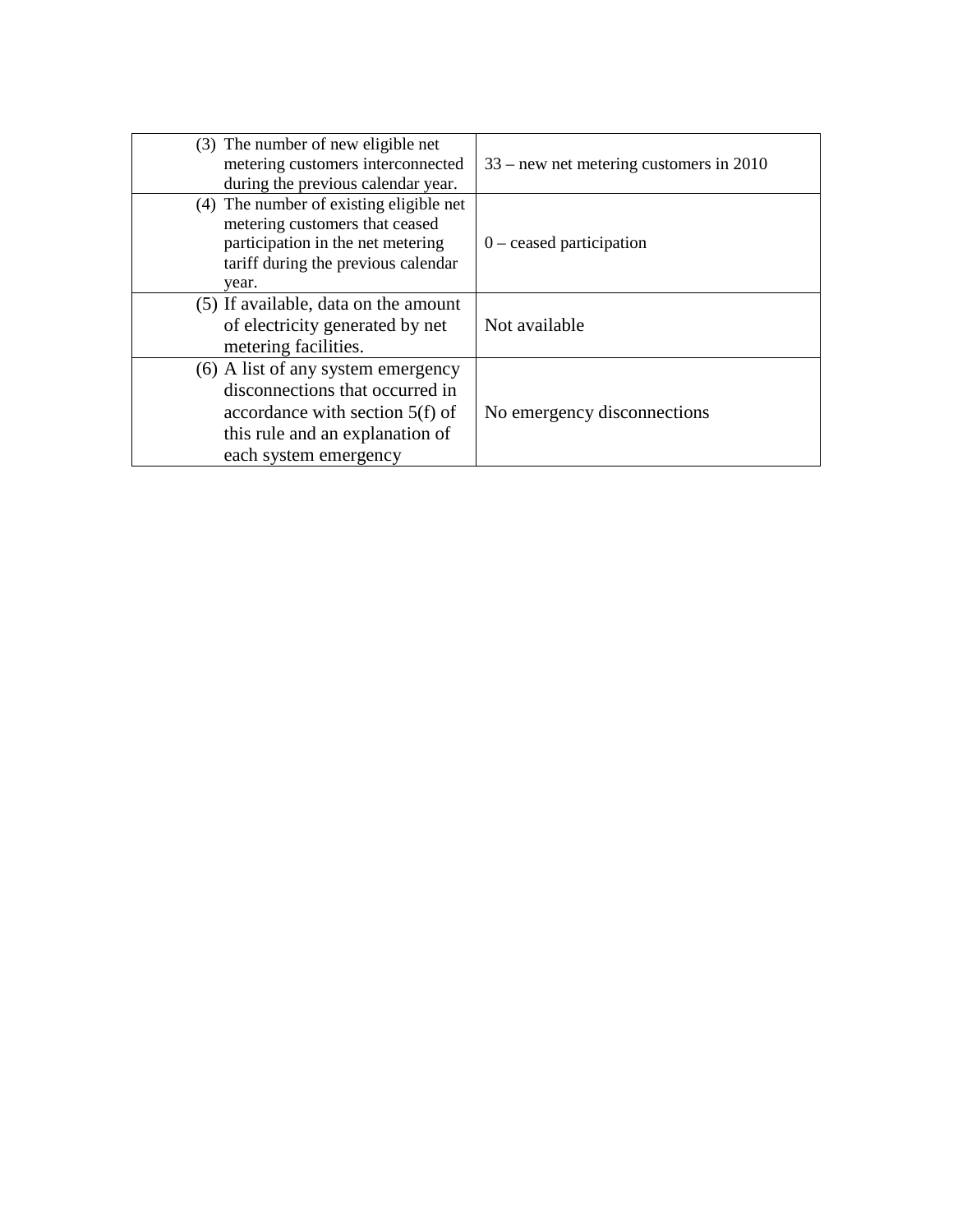## Net Metering Report 2010

February 1, 2011

| <b>Utility Name</b>                                                                            | Indianapolis Power & Light Company                                    |
|------------------------------------------------------------------------------------------------|-----------------------------------------------------------------------|
| <b>Contact Name</b>                                                                            | <b>John Haselden</b><br><b>Principal Engineer, Regulatory Affairs</b> |
| Phone Number / e-mail                                                                          | 317-261-6629<br>john.haselden@aes.com                                 |
| <b>Total Number of Eligible</b><br>(participating) Net Metering<br><b>Customers (12-31-10)</b> | 7                                                                     |
| <b>Total Number of Net Metering</b><br><b>Facilities (12-31-10)</b>                            | 7                                                                     |
| <b>Number and Size of Solar</b><br>Facilities – aggregate capacity                             | <b>7 Facilities with Rated Maximum</b><br>Capacity of 17.5 kW(Total)  |
| Number and Size of Wind<br>Facilities – aggregate capacity                                     | $\bf{0}$                                                              |
| <b>Number and Size of Hydro</b><br>Facilities-aggregate capacity                               | $\bf{0}$                                                              |
| <b>Number of New NM</b><br>Interconnections in 2010                                            | $\overline{\mathbf{4}}$                                               |
| <b>Number of Previous NM</b><br>customers who left program in<br>2010                          | $\overline{2}$                                                        |
| Data on amount of electricity<br>generated by NM facilities (if<br>available)                  | 4,851 kWh net                                                         |
| A list of any system emergency<br>disconnections that occurred,<br>and an explanation of each  | $\boldsymbol{0}$                                                      |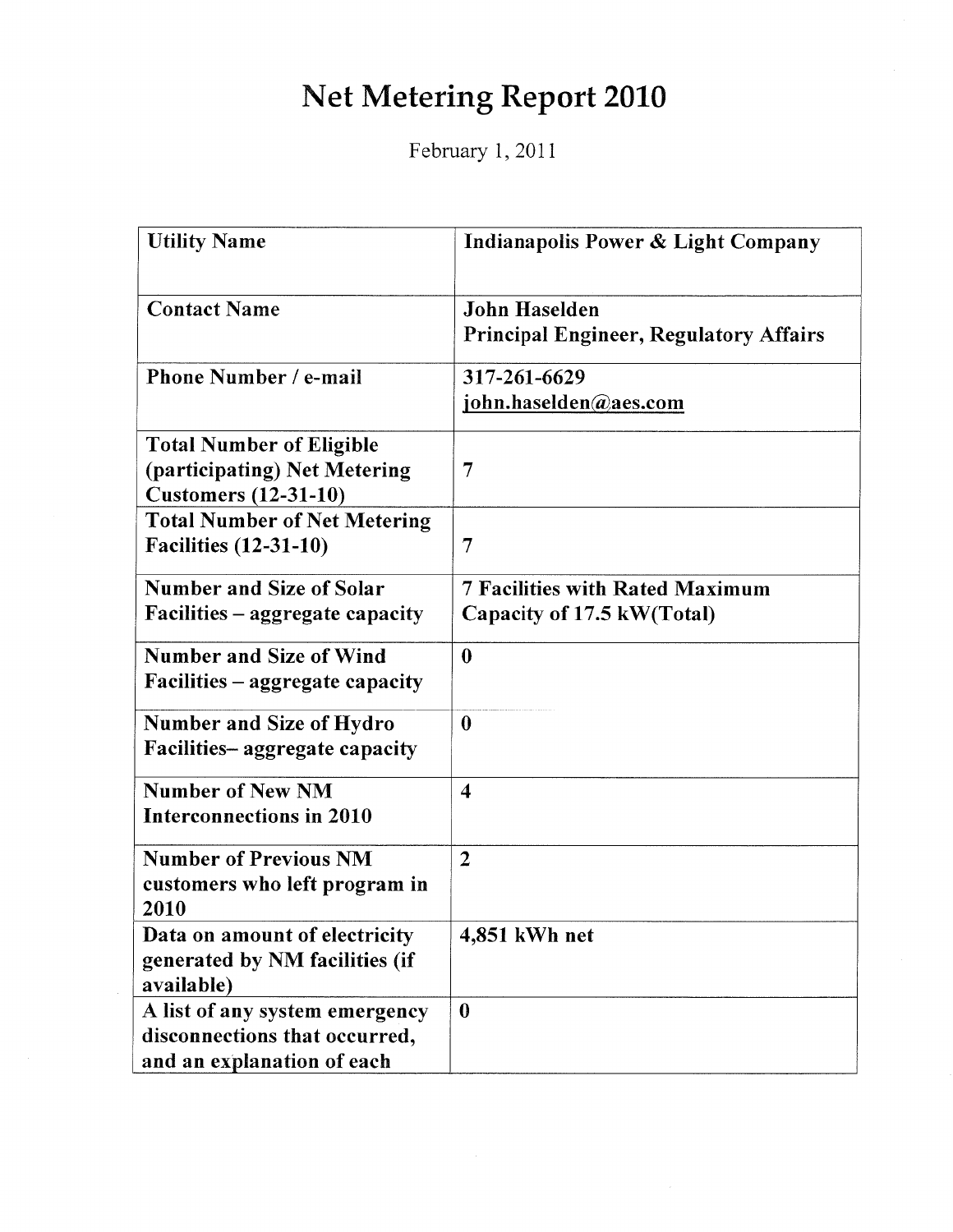| <b>Customer Name</b>                                                                                                                                                                                                                                                                                                           | <b>Account Number</b>                                                         | Type of Resource<br>Solar, Hydro, Wind)<br>(Solar, Hydro, V | Application<br><b>Level</b> | System<br>Capacity | Application<br>Date                               | <b>Approved Date</b><br>Application              | Date Installed                                                                     | Date Removed         | System<br>S <u>tatus</u>                                                                                     | <b>Metered Outpu</b><br>(kWh)<br>ğ        |
|--------------------------------------------------------------------------------------------------------------------------------------------------------------------------------------------------------------------------------------------------------------------------------------------------------------------------------|-------------------------------------------------------------------------------|-------------------------------------------------------------|-----------------------------|--------------------|---------------------------------------------------|--------------------------------------------------|------------------------------------------------------------------------------------|----------------------|--------------------------------------------------------------------------------------------------------------|-------------------------------------------|
|                                                                                                                                                                                                                                                                                                                                | 15-1402-7400                                                                  |                                                             |                             |                    |                                                   |                                                  |                                                                                    |                      |                                                                                                              |                                           |
|                                                                                                                                                                                                                                                                                                                                | 1-0164-2040                                                                   |                                                             |                             |                    |                                                   |                                                  |                                                                                    |                      |                                                                                                              | $152$<br>$28$                             |
|                                                                                                                                                                                                                                                                                                                                |                                                                               |                                                             |                             |                    | V22/2010<br>12/2/2006<br>6/4/2009<br>10/23/2008   | 3/26/2010<br>12/6/2006<br>6/5/2009<br>10/28/2008 |                                                                                    |                      |                                                                                                              |                                           |
|                                                                                                                                                                                                                                                                                                                                |                                                                               |                                                             |                             |                    |                                                   |                                                  |                                                                                    |                      |                                                                                                              |                                           |
|                                                                                                                                                                                                                                                                                                                                |                                                                               |                                                             |                             |                    |                                                   |                                                  |                                                                                    | 1/1/2010<br>7/1/2010 |                                                                                                              |                                           |
|                                                                                                                                                                                                                                                                                                                                |                                                                               |                                                             |                             |                    |                                                   |                                                  |                                                                                    |                      |                                                                                                              |                                           |
| $\begin{array}{l} \text{Cutsomer } \#1 \\ \text{Cutsomer } \#2 \\ \text{Cutsomer } \#4 \\ \text{Cutsomer } \#4 \\ \text{Cutsomer } \#5 \\ \text{Cutsomer } \#5 \\ \text{Cutsomer } \#6 \\ \text{Cutsomer } \#6 \\ \text{Cutsomer } \#6 \\ \text{Cutsomer } \#6 \\ \text{Cutsomer } \#6 \\ \text{Cutsomer } \#6 \\ \end{array}$ | 08-2708-9025<br>11-4871-1120<br>113-6682-2990<br>01-0221-5012<br>04-1155-1107 | ង<br>កូនី មិនី មិនី មិនី មិនី<br>ទី បិនី បិនី បិនី បិនី     |                             |                    |                                                   |                                                  | 4/13/2010<br>Feb-2007<br>7/1/2009<br>5/14/2007<br>Pre-2005<br>9/1/2010<br>9/1/2010 |                      |                                                                                                              | <sub>ទី ೦</sub> ៤ <u>ដូ</u><br>ភូមិ ៥ ដូន |
|                                                                                                                                                                                                                                                                                                                                | 2-0559-3360                                                                   |                                                             |                             |                    |                                                   |                                                  |                                                                                    |                      |                                                                                                              |                                           |
|                                                                                                                                                                                                                                                                                                                                | 8-9273-8000                                                                   |                                                             |                             |                    | 6/20/2007<br>2/10/2009<br>12/23/2009<br>11/1/2010 | 6/29/2007<br>4/20/2009<br>1/5/2010<br>1/1/2010   | 2/30/2010                                                                          |                      | Operational<br>Operational<br>Operational<br>Removed<br>Removed<br>Operational<br>Operational<br>Operational |                                           |
| $Total - 2010$                                                                                                                                                                                                                                                                                                                 |                                                                               |                                                             |                             |                    |                                                   |                                                  |                                                                                    |                      |                                                                                                              | 4,851                                     |

IPL Net Metering Customer Applications and Installation Inventory - 2010<br>Customer Information Removed

2/1/2011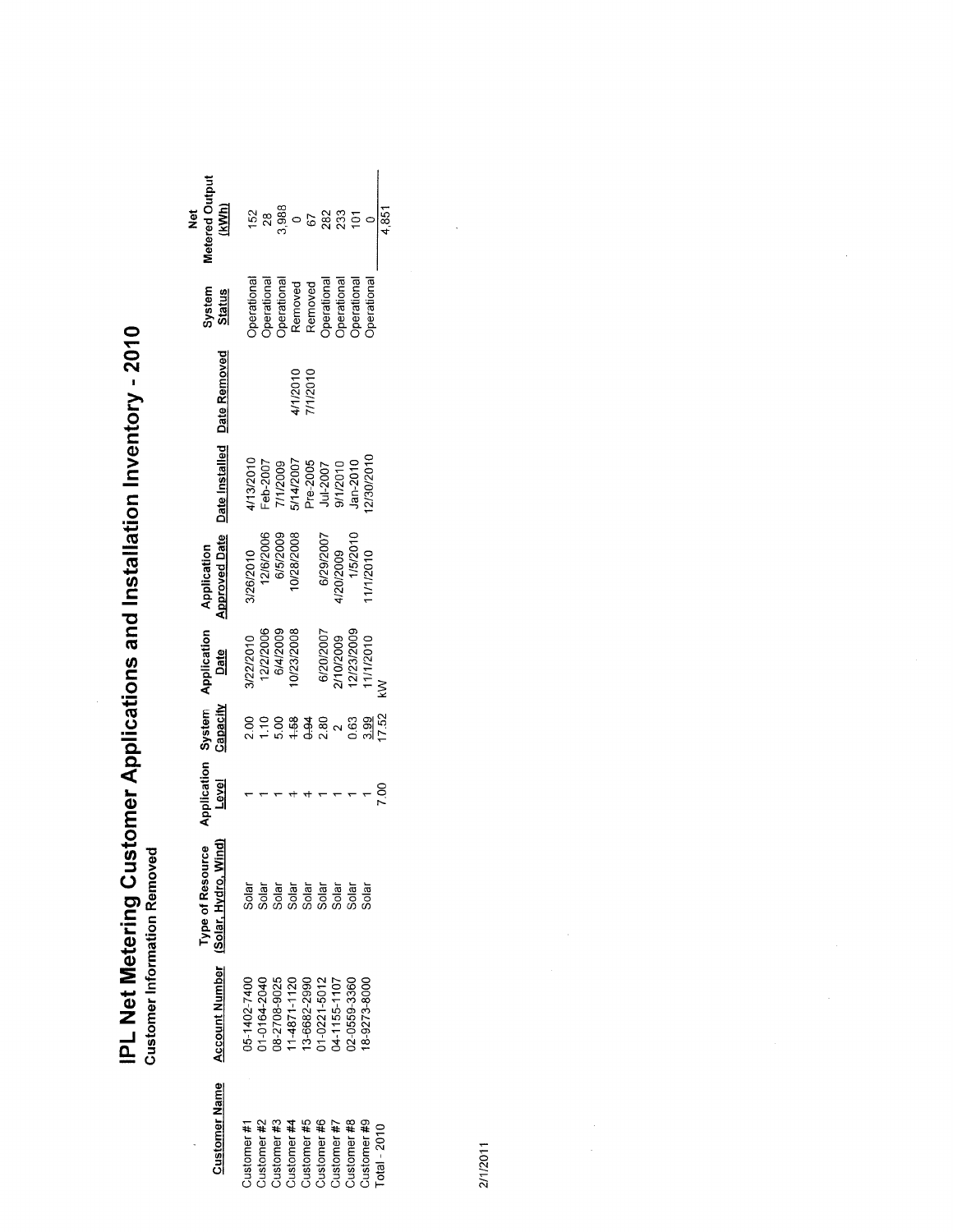The following items are reported as required by 170 IAC 4-4.3-11 (b):

| <b>Utility Name</b>                                                                            | Southern Indiana Gas and Electric<br>Company d/b/a Vectren Energy Delivery<br>of Indiana, Inc. |
|------------------------------------------------------------------------------------------------|------------------------------------------------------------------------------------------------|
| <b>Employee Name</b>                                                                           | Jerry Schapker                                                                                 |
| <b>Phone Number</b>                                                                            | (812) 491-4387                                                                                 |
| <b>Total Number of Eligible</b><br>(participating) Net Metering<br><b>Customers (12-31-10)</b> | 15                                                                                             |
| <b>Total Number of Net Metering</b><br>Facilities (12-31-10)                                   | 15                                                                                             |
| Number and Size of Solar Facilities                                                            | $13 - 72.8$ kW                                                                                 |
| Number and Size of Wind Facilities                                                             | $2 - 4.2$ kW                                                                                   |
| Number and Size of Hydro Facilities                                                            | <b>None</b>                                                                                    |
| Number of New NM<br>Interconnections in 2010                                                   | 9                                                                                              |
| Number of Previous NM customers<br>who left program in 2010                                    | <b>None</b>                                                                                    |
| Data on amount of electricity<br>generated by NM facilities (if<br>available)(1)               | 10,006 kWh                                                                                     |
| A list of any system emergency<br>disconnections that occurred, and<br>an explanation of each  | None                                                                                           |

(1) Composed of 2 customers with separately metered facilities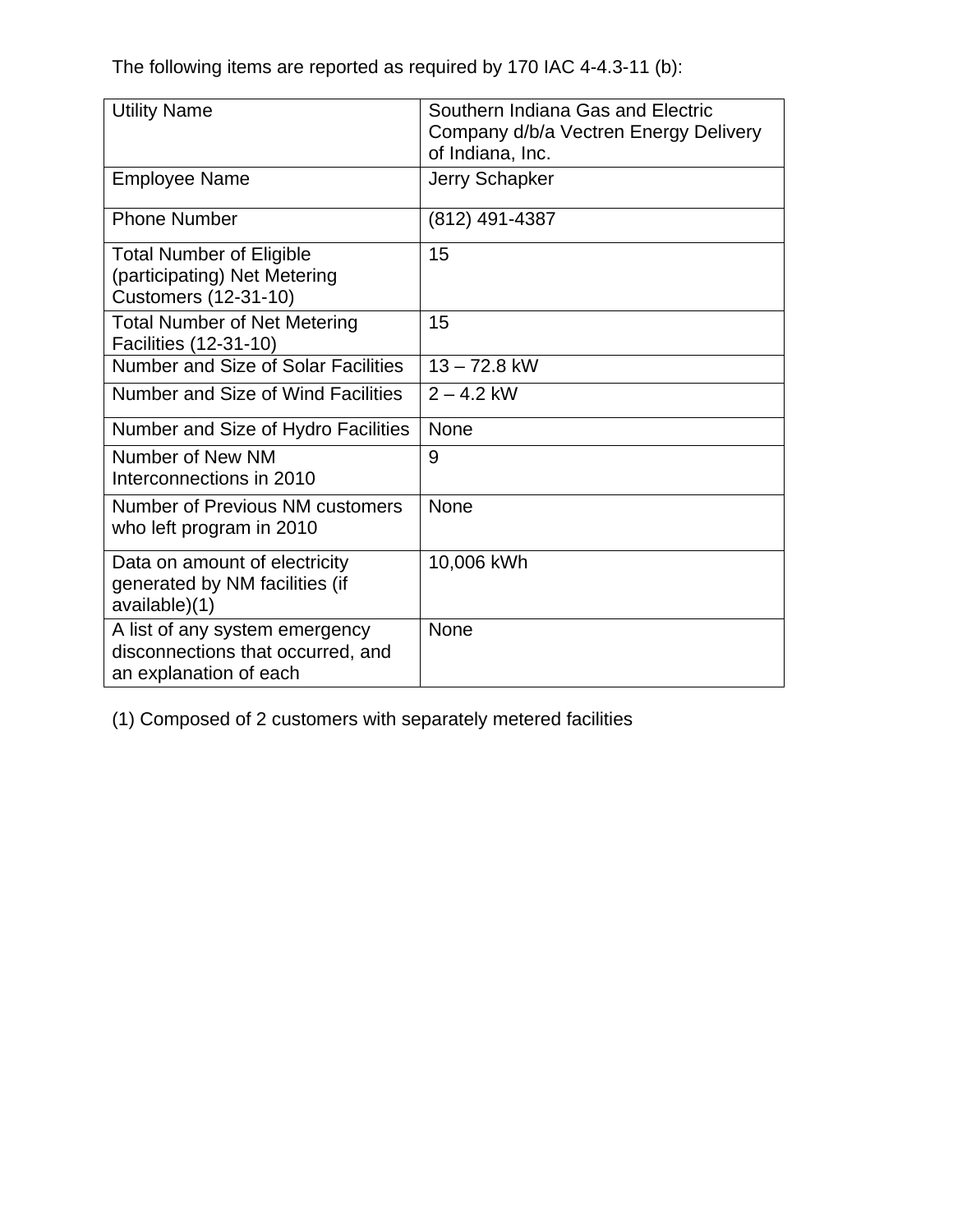## **Net Metering Report 2010**

Please send to: Mr. Brad Borum Director Electricity Division Indiana Utility Regulatory Commission PNC Center 101 W. Washington Street, Suite 1500 East Indianapolis, IN 46204

| <b>Utility Name</b>                                                                            | <b>Indiana Michigan Power Company</b>                                                                                                                                                                                                                                                           |
|------------------------------------------------------------------------------------------------|-------------------------------------------------------------------------------------------------------------------------------------------------------------------------------------------------------------------------------------------------------------------------------------------------|
| <b>Employee Name</b>                                                                           | <b>Scott M. Krawec</b>                                                                                                                                                                                                                                                                          |
| <b>Phone Number</b>                                                                            | 260-425-2101                                                                                                                                                                                                                                                                                    |
| <b>Total Number of Eligible</b><br>(participating) Net Metering<br><b>Customers (12-31-10)</b> | $-36-$                                                                                                                                                                                                                                                                                          |
| <b>Total Number of Net Metering</b><br><b>Facilities (12-31-10)</b>                            | $-36-$                                                                                                                                                                                                                                                                                          |
| <b>Number and Size of Solar</b><br><b>Facilities</b>                                           | 1 Customer @ 4.4 kW Photovoltaic<br>1 Customer @ 0.8 kW Photovoltaic<br>2 Customers @ 2.0 kW Photovoltaic<br>2 Customers @ 7.0 kW Photovoltaic                                                                                                                                                  |
| <b>Number and Size of Wind</b><br><b>Facilities</b>                                            | 1 Customer @ 1.8 kW Wind Turbine<br>1 Customer @ 9.2 kW Wind Turbine<br>1 Customer @ 1.9 kW Wind Turbine<br>1 Customer @ 5.0 kW Wind Turbine<br>2 Customers @ 1.2 kW Wind Turbine<br>3 Customers@ 10.0 kW Wind Turbine<br>7 Customers@ 2.4 kW Wind Turbine<br>14 Customers@ 2.6 kW Wind Turbine |
| <b>Number and Size of Hydro</b><br><b>Facilities</b>                                           | $-0-$                                                                                                                                                                                                                                                                                           |
| <b>Number of New NM</b><br><b>Interconnections in 2010</b>                                     | $-9-$                                                                                                                                                                                                                                                                                           |
| <b>Number of Previous NM</b><br>customers who left program in<br>2010                          | $-0-$                                                                                                                                                                                                                                                                                           |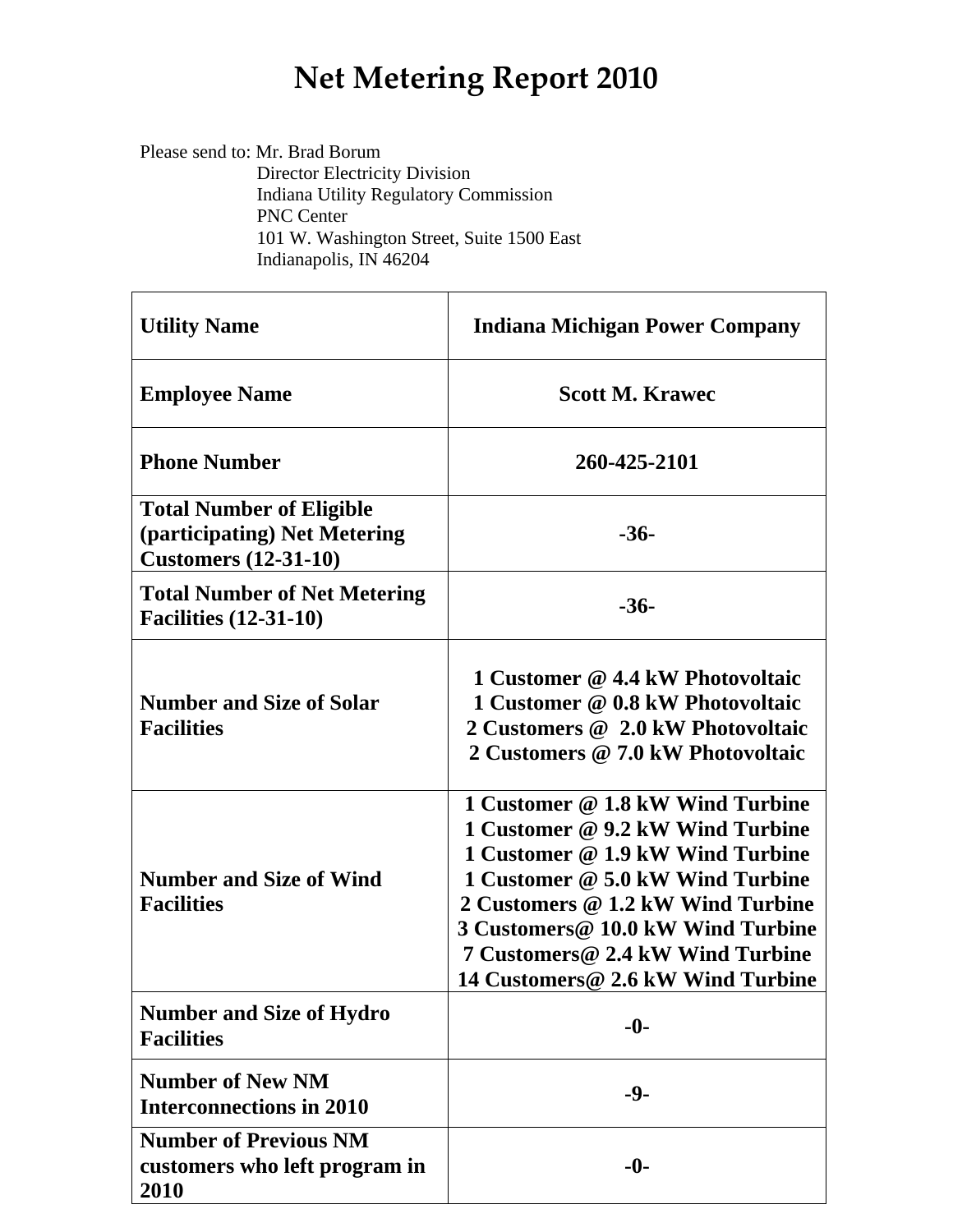# **Net Metering Report 2010**

| Data on amount of electricity<br>generated by NM facilities (if<br>available) | The amount of customer generation is<br>unavailable to the Company but known to be<br>less than that required to meet the<br>Customer's total electric load. |
|-------------------------------------------------------------------------------|--------------------------------------------------------------------------------------------------------------------------------------------------------------|
| A list of any system emergency                                                |                                                                                                                                                              |
| disconnections that occurred,                                                 | <b>None</b>                                                                                                                                                  |
| and an explanation of each                                                    |                                                                                                                                                              |